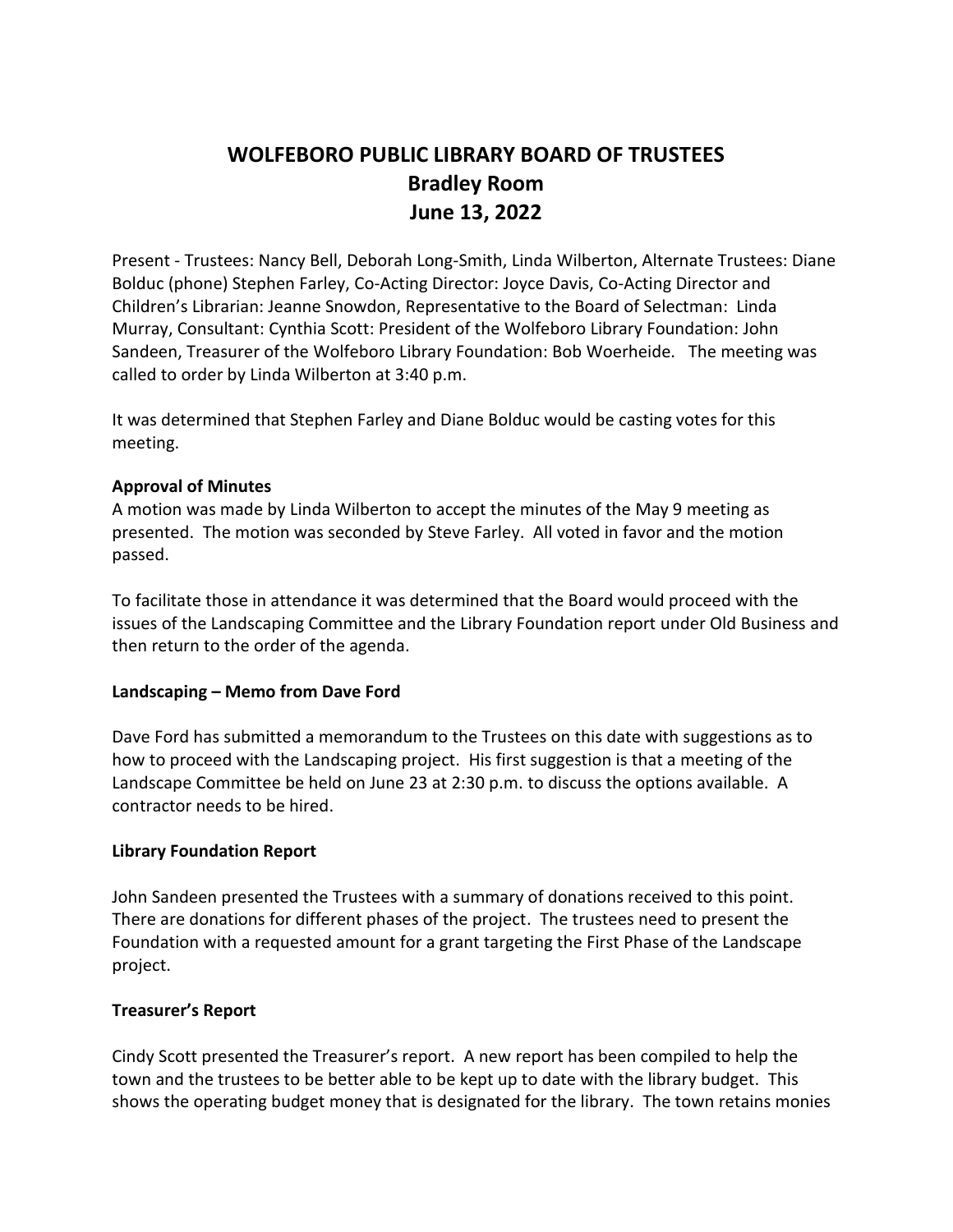for salaries and benefits. This report will be reconciled at the end of the year to adjust the final figures. Cindy will recalculate the budget at the end of June to determine specific areas of expenditure. A general review of the Statement of Assets and Liabilities was presented.

# **Librarian's Report**

Joyce Davis presented a detailed report of Activities and Statistics for the month. Library Programs include Weekly Storytimes for toddlers and preschoolers children's monthly art class, Teen Book Chat, Friday Classic Film, 2<sup>nd</sup> Tuesday Book Discussion and Tuesday Tech Help.

Multiple programs were presented with Community involvement: Irish Special Interest Research with LRGIG,, Saving Energy & Money Heating & Cooling Your Home with Wolfeboro Electric Dept & Wolfeboro Energy Committee, Book Discussion at Sugar Hill, Irish Genealogy Research with LRGIG, Allagash: New England's Wild River with Wolfeboro Senior Meals, 200 Women – month long photography exhibit with Brewster Academy, Book Discussion Happiness with Brewster Academy facilitator, Banjos, Bones and Ballads – music and folklore with LRGIG.

Adult program attendance was very good. Children's attendance was even strpmger.

Usage of meeting rooms, individual visits, downloads, materials checkouts and library card numbers were encouraging.

A procedure for the use of the meeting rooms after closing has been developed. The Little Library is being run at Albee Beach. The new Youth Services Assistant is on board. Mike Babylon continues with Tech Tuesday and is now the IT/Building Maintenance Consultant for the Library. Several new items included a tent, firepit, a treehouse-themed dollhouse and other toys with an outdoor/camping theme have been added to the Children's Room with funds supplied to the Friends by the Fisk Foundation.

A calendar of events for the summer for both adults and children has been designed by Jeanne Snowdon. 5 x 8 copies printed by Kingswood Press will be available soon.

# **Public Input**

Rhoni Harding presented items that she has collected with a dinosaur theme to coincide with the release of a popular movie this coming month. She will meet with Jeanne Snowdon to discuss other items which she has available for donation. These items are much appreciated.

# **Old Business:**

# **Committee Reports – Update**

**Landscape** – See above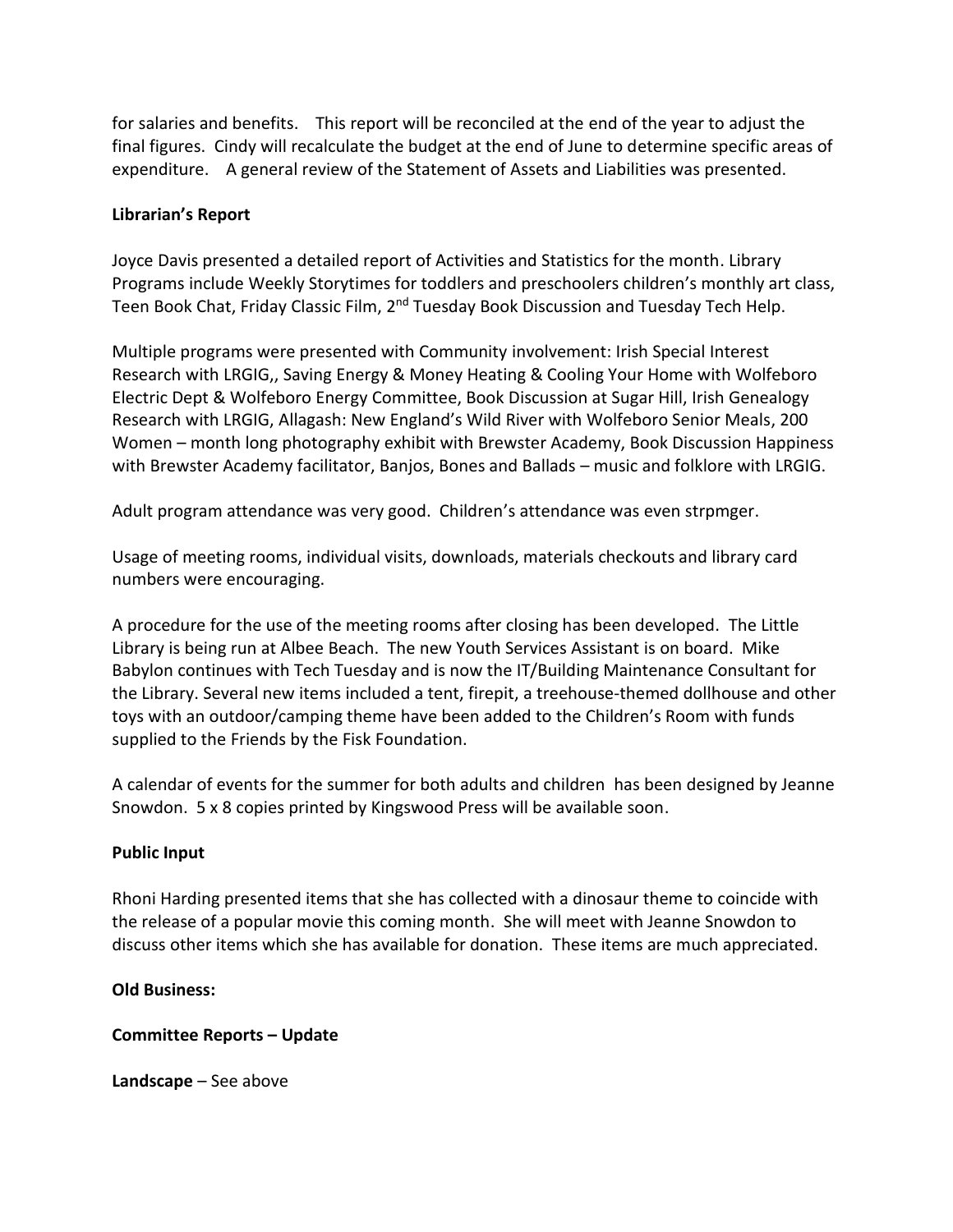# **Finance –** Covered under the Treasurer's Report

#### **Library Foundation Report –** See above

**Budget** – Cindy Scott will continue to assist Joyce Davis with the 2023 budget. The Trustees need to consider developing a plan for next year.

#### **Meeting Room Policy proposed changes**

An update to the July 14, 2021 revision was presented. Changes include the capacity of the Beaver room to 15, clarification for afterhours use, the elimination of a deposit for the Bradley and Beaver Rooms, and suggestions for training for lock up procedures. A motion was made by Steve Farley to accept the changes made to the Meeting Room Policy and Rules. The motion was seconded by Linda Wilberton. All voted in favor.

#### **Storage Unit Update**

Thank you to the volunteers who helped empty the storage unit. The unit should be ready to be returned this month.

#### **New Business**

# **Trustee Vacancy**

Due to the resignation of one of the Trustees there is an opening on the board. One of the alternates has agreed to apply to the Selectman to be appointed to fill the term until the next election. It is time for alternates to the Board to submit a letter of interest to Linda Wilberton for next year. An article has been published in the Granite State News.

#### **Covid Protocol Discussion – handwashing station**

The kitchen area is no longer required as a handwashing station. The restroom facilities are adequate. The kitchen handwashing station will be discontinued.

# **Use of Leave Time for Holidays – policy discussion**

Joyce will put together wording for the next meeting to establish a policy.

#### **Friends Annual Booksale & Open House – Ice Cream Social discussion**

It was suggested that individual serving cups be provided for the social this year. The new tent will be used. We hope for good weather.